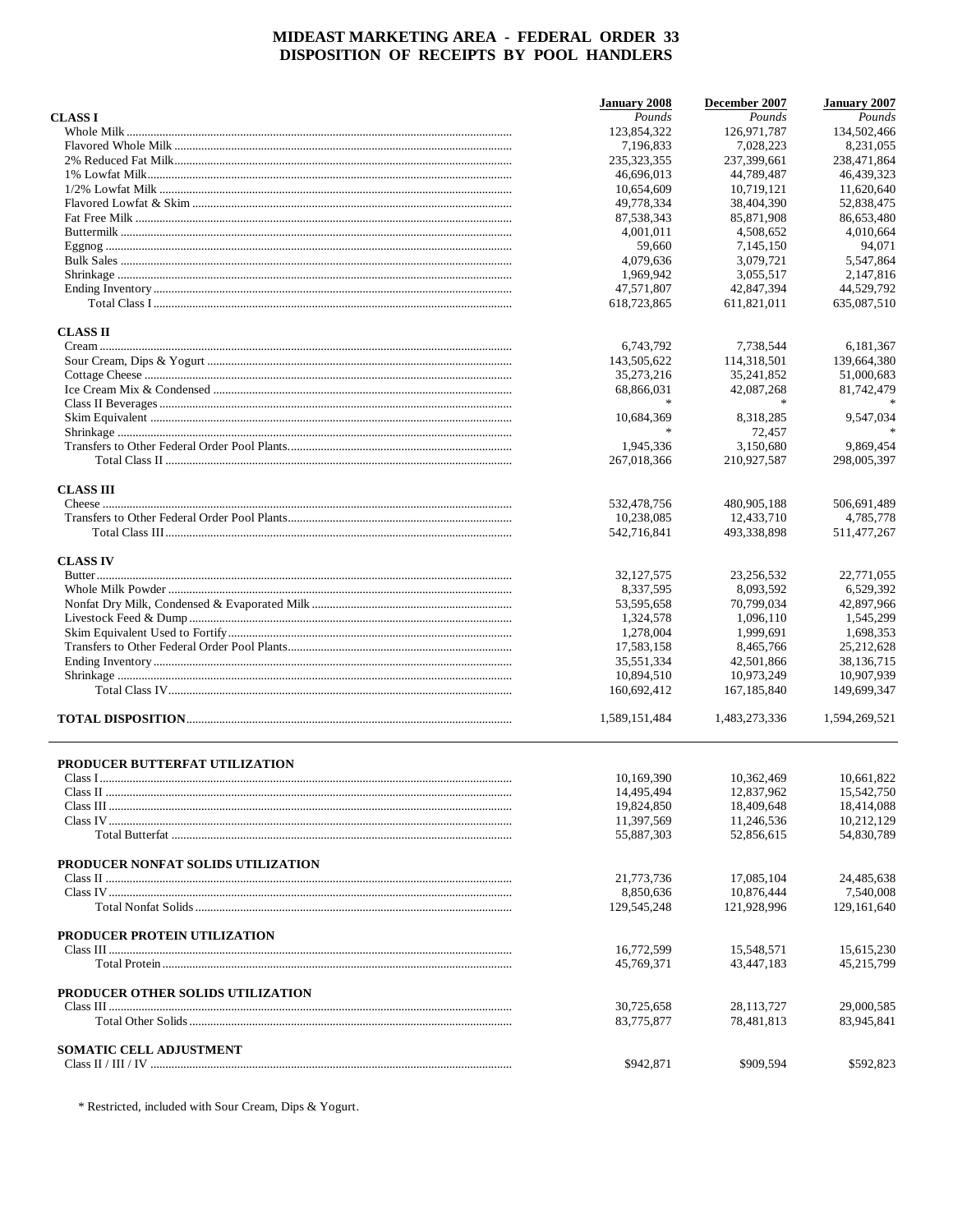|                                    | <b>February 2008</b> | <b>January 2008</b> | February 2007 |
|------------------------------------|----------------------|---------------------|---------------|
| <b>CLASS I</b>                     | Pounds               | Pounds              | Pounds        |
|                                    | 117,656,990          | 123,854,322         | 121,012,215   |
|                                    | 7,039,013            | 7,196,833           | 7,528,060     |
|                                    | 222,317,121          | 235,323,355         | 218,130,964   |
|                                    | 44,741,327           | 46,696,013          | 41,481,432    |
|                                    | 10,380,939           | 10,654,609          | 10,219,974    |
|                                    | 44,493,246           | 49,778,334          | 44,075,657    |
|                                    | 83,798,048           | 87,538,343          | 78,907,316    |
|                                    | 4,012,250            | 4,001,011           | 3,866,745     |
|                                    | 51,964               | 59,660              | 9,251         |
|                                    | 3,683,409            | 4.079.636           | 6.487.116     |
|                                    | 1,107,927            | 1,969,942           | 1,940,470     |
|                                    | 49,595,417           | 47,571,807          | 45,729,724    |
|                                    | 588,877,651          | 618,723,865         | 579,388,924   |
| <b>CLASS II</b>                    |                      |                     |               |
|                                    | 6,793,238            | 6,743,792           | 6,631,166     |
|                                    | 125,326,306          | 143,505,622         | 125,029,996   |
|                                    | 33,835,645           | 35,273,216          | 43,393,195    |
|                                    | 63,651,793           | 68,866,031          | 68, 103, 715  |
|                                    |                      |                     |               |
|                                    | 9,387,279            | 10,684,369          | 9,020,150     |
|                                    | 826,163              |                     |               |
|                                    | 2,140,075            | 1,945,336           | 6,313,428     |
|                                    | 241,960,499          |                     |               |
|                                    |                      | 267,018,366         | 258,491,650   |
| <b>CLASS III</b>                   |                      |                     |               |
|                                    | 508,912,498          | 532,478,756         | 414,820,464   |
|                                    | 9,441,001            | 10,238,085          | 7,176,941     |
|                                    | 518, 353, 499        | 542,716,841         | 421,997,405   |
| <b>CLASS IV</b>                    |                      |                     |               |
|                                    | 20,965,946           | 32, 127, 575        | 19,220,598    |
|                                    | 7,126,184            | 8,337,595           | 5,732,803     |
|                                    | 61,542,860           | 53,595,658          | 36,057,414    |
|                                    | 1,736,510            | 1,324,578           | 1,372,314     |
|                                    | 1,196,976            | 1,278,004           | 1,326,020     |
|                                    | 17,687,671           | 17,583,158          | 23,450,887    |
|                                    | 28,731,533           | 35,551,334          | 37,627,556    |
|                                    | 9,144,436            | 10,894,510          | 9,667,034     |
|                                    | 148, 132, 116        | 160,692,412         | 134,454,626   |
|                                    | 1,497,323,765        | 1,589,151,484       | 1,394,332,605 |
| PRODUCER BUTTERFAT UTILIZATION     |                      |                     |               |
|                                    | 9,566,483            | 10,169,390          | 9,682,834     |
|                                    | 13,491,709           | 14,495,494          | 13,928,647    |
|                                    | 19,482,221           | 19,824,850          | 15,394,501    |
|                                    | 9.509.447            | 11,397,569          | 9,268,690     |
|                                    | 52,049,860           | 55,887,303          | 48,274,672    |
| PRODUCER NONFAT SOLIDS UTILIZATION |                      |                     |               |
|                                    | 19,484,802           | 21,773,736          | 21, 157, 128  |
|                                    | 8,536,051            | 8,850,636           | 7,139,821     |
|                                    | 121,119,127          | 129,545,248         | 112,542,374   |
| PRODUCER PROTEIN UTILIZATION       |                      |                     |               |
|                                    | 15,839,646           | 16,772,599          | 12,890,998    |
|                                    | 42,748,278           | 45,769,371          | 39,687,155    |
| PRODUCER OTHER SOLIDS UTILIZATION  |                      |                     |               |
|                                    | 29,062,999           | 30,725,658          | 23,673,143    |
|                                    | 78,370,849           | 83,775,877          | 72,855,219    |
| SOMATIC CELL ADJUSTMENT            | \$715,096            | \$942,871           | \$434,916     |
|                                    |                      |                     |               |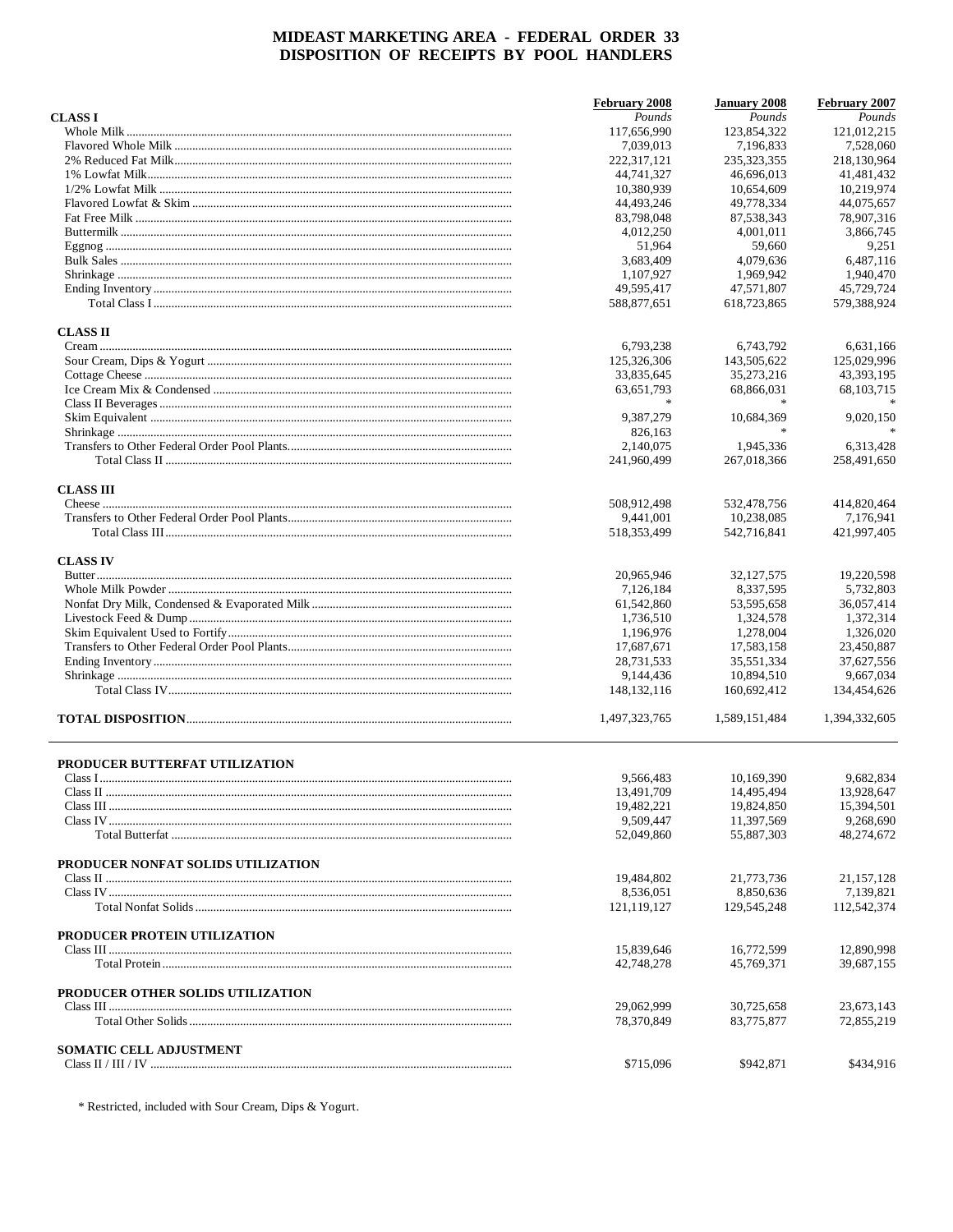|                                    | <b>March 2008</b>        | February 2008           | March 2007              |
|------------------------------------|--------------------------|-------------------------|-------------------------|
| <b>CLASSI</b>                      | Pounds                   | Pounds                  | Pounds                  |
|                                    | 122,842,920              | 117,656,990             | 131,368,694             |
|                                    | 7,360,846                | 7,039,013               | 8,405,586               |
|                                    | 231,336,333              | 222,317,121             | 238,511,487             |
|                                    | 46.373.212               | 44,741,327              | 46,393,693              |
|                                    | 11,181,706               | 10.380.939              | 11,814,150              |
|                                    | 44,761,305               | 44,493,246              | 54,432,435              |
|                                    | 87,405,569               | 83,798,048              | 87,623,430              |
|                                    | 3,946,900                | 4,012,250               | 4,324,859               |
|                                    | $\ast$                   | 51,964                  | 3,395                   |
|                                    | 3.538.063                | 3,683,409               | 5,098,991               |
|                                    | 1,238,908                | 1,107,927               | 2.233.545               |
|                                    | 44,662,049               | 49,595,417              | 46,987,816              |
|                                    | 604, 647, 811            | 588,877,651             | 637,198,081             |
| <b>CLASS II</b>                    |                          |                         |                         |
|                                    | 7,158,018                | 6,793,238               | 7,345,205               |
|                                    | 133,593,307              | 125,326,306             | 129,686,706             |
|                                    | 35,807,973               | 33,835,645              | 52,471,215              |
|                                    | 69,120,005               | 63,651,793              | 93,002,459              |
|                                    | **                       | **                      |                         |
|                                    | 10,991,773               | 9,387,279               | 12, 117, 795            |
|                                    | **                       | 826,163                 | 12,377,426              |
|                                    | $\mathbf{0}$             | $\theta$                | 1,496,661               |
|                                    | 3.760.167                | 2.140.075               | 10,027,926              |
|                                    | 260, 431, 243            | 241,960,499             | 318,525,393             |
|                                    |                          |                         |                         |
| <b>CLASS III</b>                   |                          |                         |                         |
|                                    | 344,600,302              | 508,912,498             | 463.584.748             |
|                                    | 6,812,242                | 9,441,001               | 4,339,796               |
|                                    | 351,412,544              | 518, 353, 499           | 467,924,544             |
| <b>CLASS IV</b>                    |                          |                         |                         |
|                                    | 21,503,143               | 20,965,946              | 18,368,174              |
|                                    | 9,288,634                | 7,126,184               | 6,652,628               |
|                                    | 73,652,576               | 61,542,860              | 46,987,601              |
|                                    | 1,483,871                | 1,736,510               |                         |
|                                    | 1,308,316                | 1,196,976               | 1,568,404               |
|                                    | 16,062,983               | 17,687,671              | 21,373,866              |
|                                    | 45,381,507               | 28,731,533              | 36,080,572              |
|                                    | 11,254,384               | 9,144,436               |                         |
|                                    | 179,935,414              | 148, 132, 116           | 131,031,245             |
|                                    | 1,396,427,012            | 1,497,323,765           | 1,554,679,263           |
|                                    |                          |                         |                         |
| PRODUCER BUTTERFAT UTILIZATION     |                          |                         |                         |
|                                    | 9,839,490                | 9,566,483               | 10,578,562              |
|                                    | 14,328,170               | 13,491,709              | 16,813,199              |
|                                    | 13,696,302               | 19,482,221              | 17,400,904              |
|                                    | 10,716,921<br>48,580,883 | 9,509,447<br>52,049,860 | 8,423,376<br>53,216,041 |
|                                    |                          |                         |                         |
| PRODUCER NONFAT SOLIDS UTILIZATION |                          |                         |                         |
|                                    | 21, 211, 302             | 19,484,802              | 25,598,524              |
|                                    | 11,664,456               | 8,536,051               | 7,087,231               |
|                                    | 113,079,747              | 121, 119, 127           | 125,551,540             |
| PRODUCER PROTEIN UTILIZATION       |                          |                         |                         |
|                                    | 10,865,163               | 15,839,646              | 14,122,846              |
|                                    | 39,821,120               | 42,748,278              | 43,810,335              |
| PRODUCER OTHER SOLIDS UTILIZATION  |                          |                         |                         |
|                                    | 19,997,712               | 29,062,999              | 26,330,387              |
|                                    | 73,258,627               | 78,370,849              | 81,741,205              |
|                                    |                          |                         |                         |
| <b>SOMATIC CELL ADJUSTMENT</b>     |                          |                         |                         |
|                                    | \$692,322                | \$715,096               | \$458,824               |
|                                    |                          |                         |                         |

\* Restricted, included with 2% Reduced Fat Milk.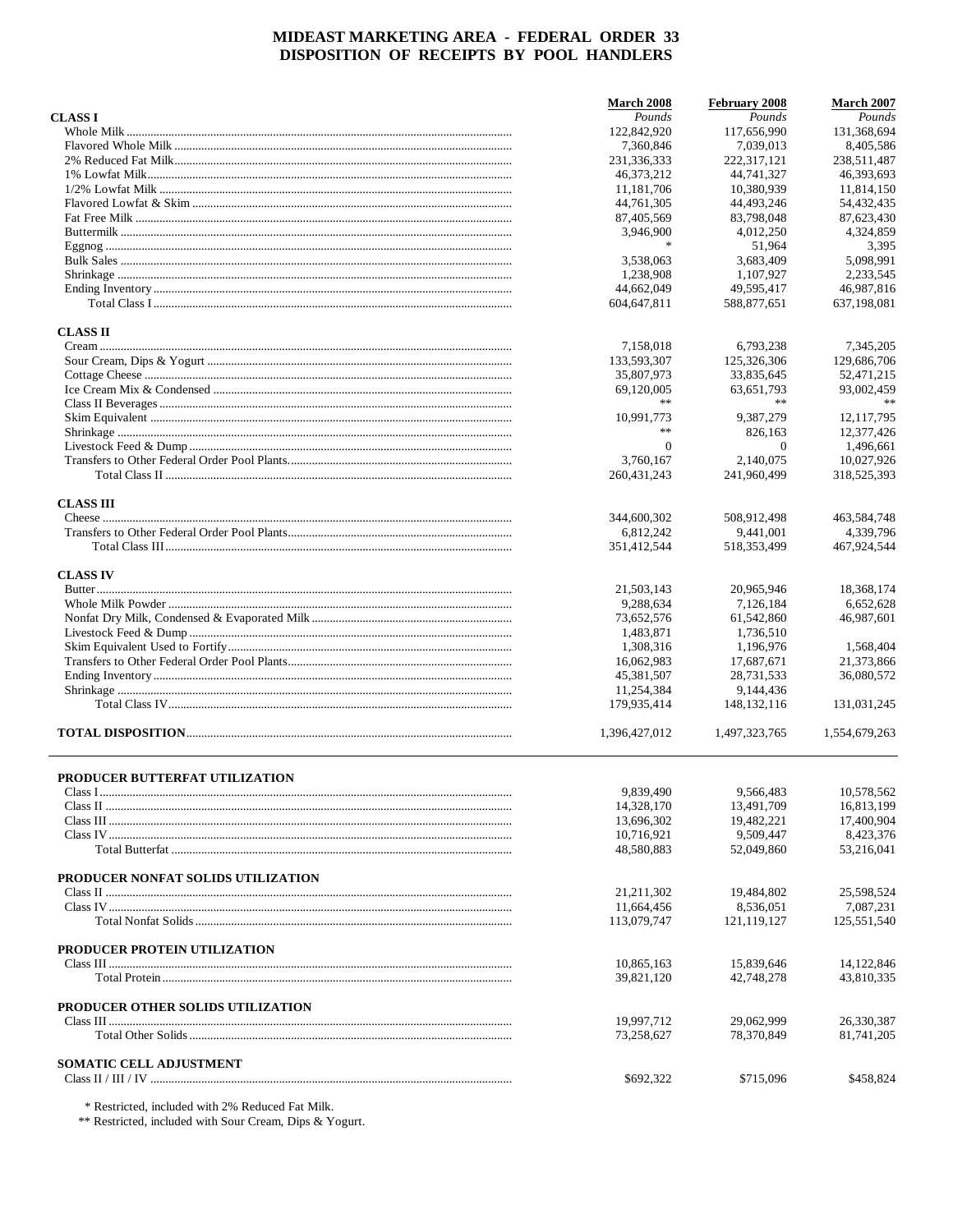|                                    | April 2008    | March 2008    | April 2007     |
|------------------------------------|---------------|---------------|----------------|
| <b>CLASSI</b>                      | Pounds        | Pounds        | Pounds         |
|                                    | 117,449,319   | 122,842,920   | 120,432,945    |
|                                    | 6,993,209     | 7,360,846     | 7,869,717      |
|                                    | 221,419,216   | 231,336,333   | 218,482,829    |
|                                    | 45,780,280    | 46,373,212    | 42,209,068     |
|                                    | 9,567,369     | 11.181.706    | 10.392.074     |
|                                    | 52,095,731    | 44,761,305    | 47,288,171     |
|                                    | 84,551,076    | 87,405,569    | 79,615,011     |
|                                    | 3,871,562     | 3,946,900     | 4,079,965      |
|                                    | $\Omega$      | $\mathbf{x}$  |                |
|                                    | 3,451,105     | 3,538,063     | 4.685.155      |
|                                    | 1,141,020     | 1,238,908     | 1,328,582      |
|                                    | 39,060,419    | 44,662,049    | 44,435,047     |
|                                    | 585,380,306   | 604, 647, 811 | 580.818.564    |
| <b>CLASS II</b>                    |               |               |                |
|                                    | 6,927,806     | 7,158,018     | 6,891,674      |
|                                    | 131,956,892   | 133,593,307   | 135,987,466    |
|                                    | 35,928,890    | 35,807,973    | 49,817,551     |
|                                    | 80,327,534    | 69,120,005    | 83,795,525     |
|                                    | **            | **            | **             |
|                                    | 13,106,978    | 10,991,773    | 11,444,156     |
|                                    | 216,382       | **            | 12,527,133     |
|                                    | $\mathbf{0}$  | $\mathbf{0}$  | 1,174,628      |
|                                    | 2,334,014     | 3.760.167     | 10,570,560     |
|                                    |               | 260, 431, 243 |                |
|                                    | 270,798,496   |               | 312,208,693    |
| <b>CLASS III</b>                   |               |               |                |
|                                    | 505,701,551   | 344,600,302   | 471,830,505    |
|                                    | 8,365,510     | 6,812,242     | 6,665,216      |
|                                    | 514,067,061   | 351,412,544   | 478,495,721    |
| <b>CLASS IV</b>                    |               |               |                |
|                                    | 22,930,970    | 21,503,143    | 19,703,687     |
|                                    | 7,935,645     | 9,288,634     | 5,579,606      |
|                                    | 91,020,677    | 73,652,576    | 76,242,362     |
|                                    | 1,571,796     | 1,483,871     | $\overline{0}$ |
|                                    | 1,258,939     | 1,308,316     | 1,378,941      |
|                                    | 31,389,922    | 16,062,983    | 21,335,143     |
|                                    | 47,624,600    | 45,381,507    | 43,382,687     |
|                                    | 11,476,651    | 11,254,384    | $\Omega$       |
|                                    | 215,209,200   | 179,935,414   | 167,622,426    |
|                                    | 1.585.455.063 | 1.396.427.012 | 1,539,145,404  |
|                                    |               |               |                |
| PRODUCER BUTTERFAT UTILIZATION     |               |               |                |
|                                    | 9,435,106     | 9,839,490     | 9,525,136      |
|                                    | 15,247,067    | 14,328,170    | 16,648,600     |
|                                    | 17,987,706    | 13,696,302    | 16.592.070     |
|                                    | 10,798,386    | 10,716,921    | 9,110,391      |
|                                    | 53,468,265    | 48,580,883    | 51,876,197     |
| PRODUCER NONFAT SOLIDS UTILIZATION |               |               |                |
|                                    | 21,650,271    | 21, 211, 302  | 25,382,593     |
|                                    | 12,442,714    | 11,664,456    | 10,106,252     |
|                                    | 126, 114, 108 | 113,079,747   | 123,828,007    |
| PRODUCER PROTEIN UTILIZATION       |               |               |                |
|                                    | 15,408,704    | 10,865,163    | 14,297,629     |
|                                    | 43,850,245    | 39,821,120    | 43,008,122     |
| PRODUCER OTHER SOLIDS UTILIZATION  |               |               |                |
|                                    | 28,865,048    | 19,997,712    | 26,828,512     |
|                                    | 82, 263, 863  | 73,258,627    | 80,819,885     |
|                                    |               |               |                |
| <b>SOMATIC CELL ADJUSTMENT</b>     | \$810,083     | \$692,322     | \$549,754      |
|                                    |               |               |                |

\* Restricted, included with 2% Reduced Fat Milk.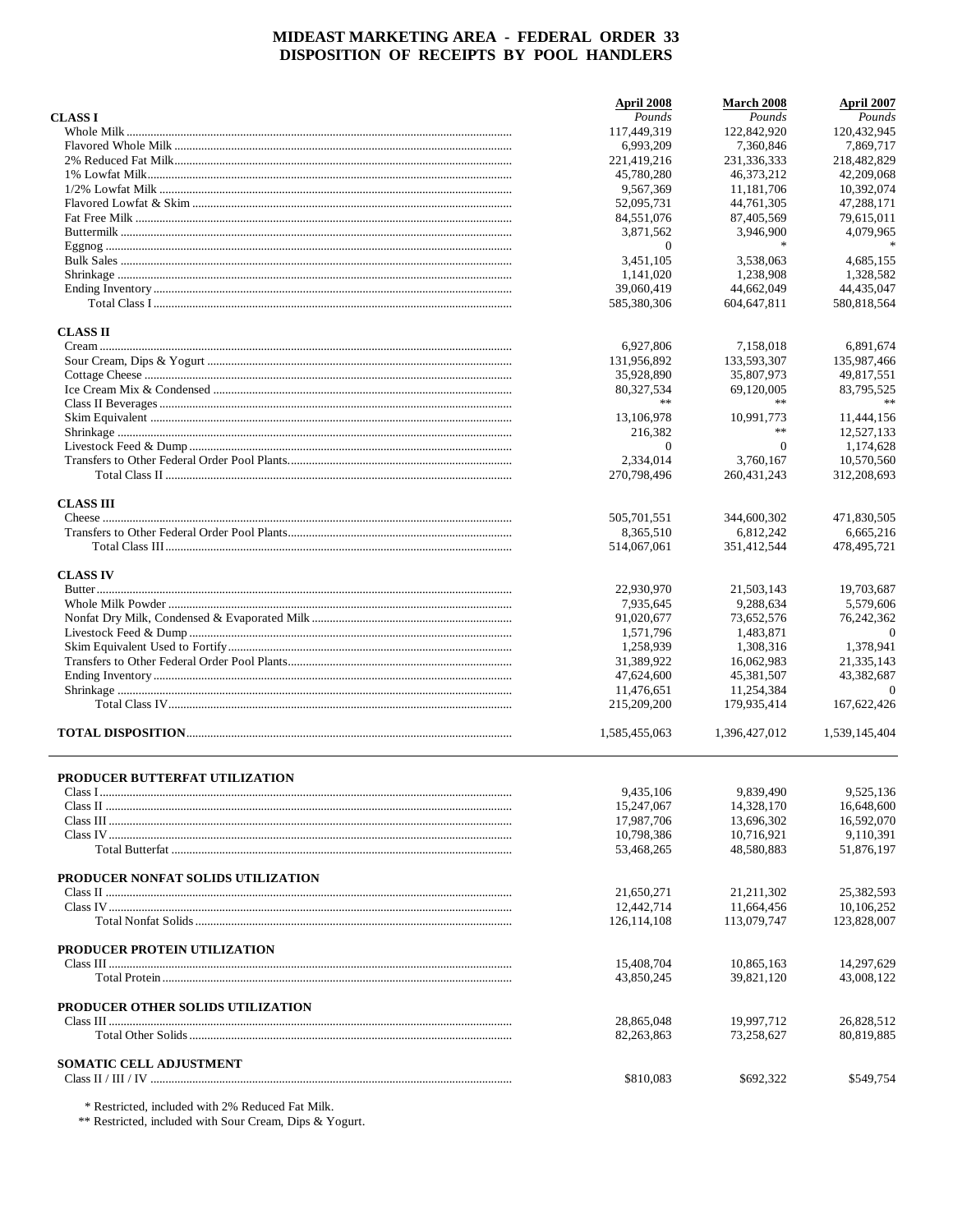|                                    | <b>May 2008</b>         | April 2008               | <b>May 2007</b>          |
|------------------------------------|-------------------------|--------------------------|--------------------------|
| <b>CLASSI</b>                      | Pounds                  | Pounds                   | Pounds                   |
|                                    | 119,895,076             | 117,449,319              | 120,704,881              |
|                                    | 7,359,348               | 6,993,209                | 8,066,934                |
|                                    | 229,904,832             | 221,419,216              | 222,796,033              |
|                                    | 46,715,700              | 45,780,280               | 43,897,372               |
|                                    | 10,423,433              | 9,567,369                | 10,664,215               |
|                                    | 50,066,604              | 52,095,731               | 51,221,897               |
|                                    | 87,048,110              | 84,551,076               | 81,535,910               |
|                                    | 4,044,391               | 3,871,562                | 4,198,219                |
|                                    | *                       | $\Omega$                 |                          |
|                                    | 4,197,720               | 3,451,105                | 2,455,040                |
|                                    | 1.560.833               | 1,141,020                | 1,567,238                |
|                                    | 50.940.797              | 39,060,419               | 48,938,082               |
|                                    | 612,156,844             | 585,380,306              | 596,045,821              |
| <b>CLASS II</b>                    |                         |                          |                          |
|                                    | 6,999,060               | 6,927,806                | 7,509,456                |
|                                    | 132,939,381             | 131,956,892              | 137,922,367              |
|                                    | 38,839,165              | 35,928,890               | 48,298,054               |
|                                    | 90,611,515              | 80,327,534               | 86,394,074               |
|                                    | **                      | **                       |                          |
|                                    | 14,369,121              | 13.106.978               | 14,474,217               |
|                                    | $\ast$ $\ast$           | 216,382                  | 11,399,745               |
|                                    | $\mathbf{0}$            | $\theta$                 | 1,502,496                |
|                                    | 3.652.740               | 2,334,014                | 5,440,599                |
|                                    | 287,410,982             | 270,798,496              | 312,941,008              |
|                                    |                         |                          |                          |
| <b>CLASS III</b>                   | 263.443.578             | 505,701,551              | 514,162,997              |
|                                    |                         |                          |                          |
|                                    | 596,678<br>264,040,256  | 8,365,510<br>514,067,061 | 6,166,141<br>520,329,138 |
|                                    |                         |                          |                          |
| <b>CLASS IV</b>                    |                         |                          |                          |
|                                    | 20,584,373              | 22,930,970               | 17,805,328               |
|                                    | 10,224,518              | 7,935,645                | 1,833,650                |
|                                    | 89, 377, 652            | 91,020,677               | 44,703,946               |
|                                    | 2,027,844               | 1,571,796                | $\overline{0}$           |
|                                    | 1,358,750               | 1,258,939                | 1,419,333                |
|                                    | 15,133,913              | 31,389,922               | 20,252,115               |
|                                    | 36,954,420              | 47,624,600               | 29,564,229               |
|                                    | 10,938,569              | 11,476,651               | $\Omega$                 |
|                                    | 186,600,039             | 215,209,200              | 115,578,601              |
|                                    | 1,350,208,121           | 1,585,455,063            | 1,544,894,568            |
|                                    |                         |                          |                          |
| PRODUCER BUTTERFAT UTILIZATION     |                         | 9,435,106                |                          |
|                                    | 10,055,379              |                          | 9,761,280                |
|                                    | 16,499,375<br>9,338,998 | 15,247,067<br>17,987,706 | 17,013,228<br>17,073,903 |
|                                    |                         | 10,798,386               | 7,076,576                |
|                                    | 8,621,548<br>44,515,300 | 53,468,265               | 50,924,987               |
|                                    |                         |                          |                          |
| PRODUCER NONFAT SOLIDS UTILIZATION |                         |                          |                          |
|                                    | 22,406,941              | 21,650,271               | 24, 123, 272             |
|                                    | 11,697,673              | 12,442,714               | 6,490,115                |
|                                    | 107,538,175             | 126, 114, 108            | 124,005,142              |
| PRODUCER PROTEIN UTILIZATION       |                         |                          |                          |
|                                    | 7,966,664               | 15,408,704               | 15,507,882               |
|                                    | 37,115,919              | 43.850.245               | 42,752,558               |
| PRODUCER OTHER SOLIDS UTILIZATION  |                         |                          |                          |
|                                    | 15,111,881              | 28,865,048               | 29,447,039               |
|                                    | 70,422,256              | 82, 263, 863             | 81,252,584               |
|                                    |                         |                          |                          |
| <b>SOMATIC CELL ADJUSTMENT</b>     | \$707,644               | \$810,083                | \$628,304                |
|                                    |                         |                          |                          |

\* Restricted, included with 2% Reduced Fat Milk.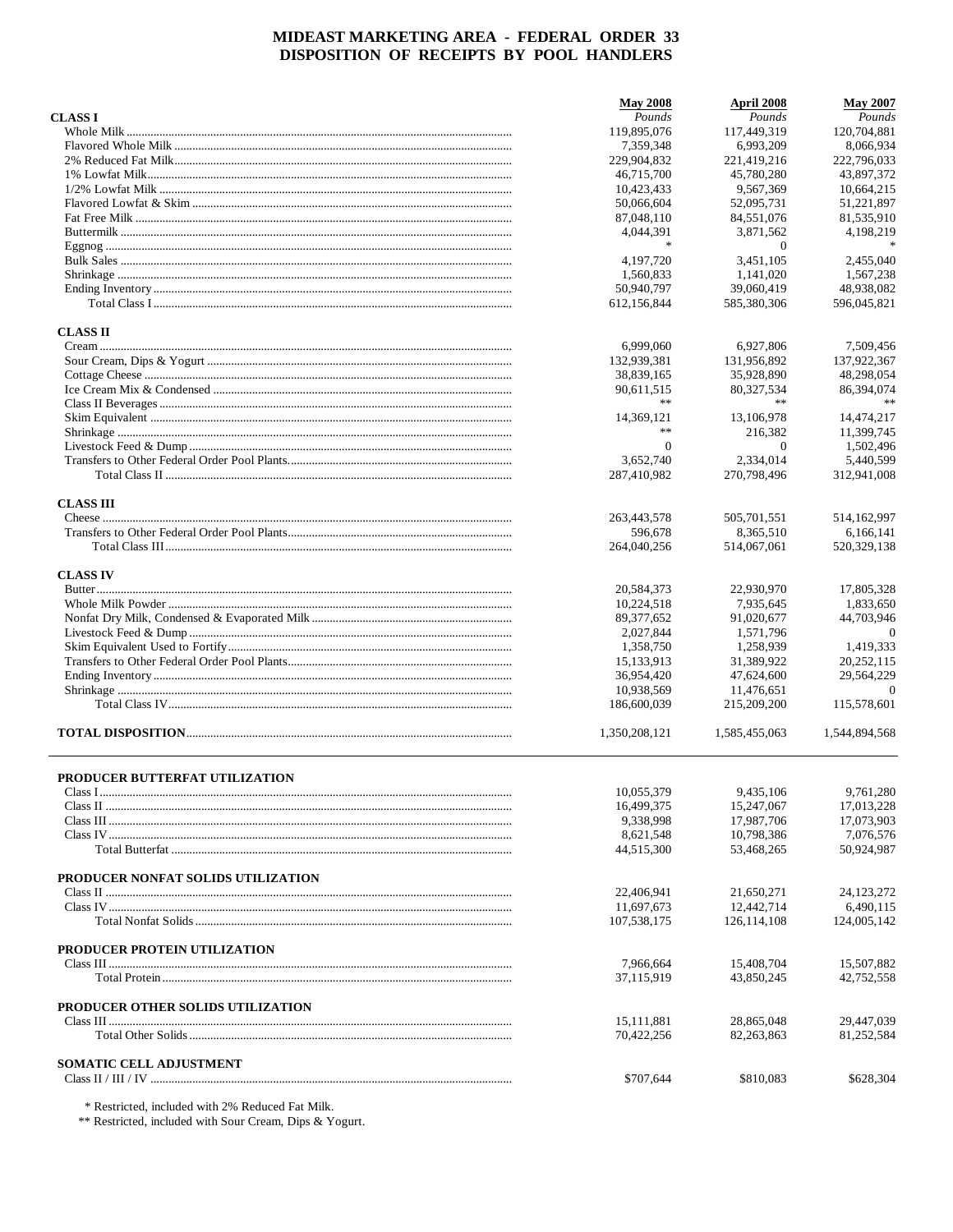|                                    | <b>June 2008</b>        | <b>May 2008</b>         | <b>June 2007</b>        |
|------------------------------------|-------------------------|-------------------------|-------------------------|
| <b>CLASSI</b>                      | Pounds                  | Pounds                  | Pounds                  |
|                                    | 110,536,162             | 119,895,076             | 117,399,570             |
|                                    | 6,692,031               | 7,359,348               | 7,455,389               |
|                                    | 209, 346, 854           | 229,904,832             | 216,139,677             |
|                                    | 39.832.353              | 46.715.700              | 39,426,116              |
|                                    | 9,429,189               | 10,423,433              | 10.568.893              |
|                                    | 25,178,331              | 50,066,604              | 22,074,270              |
|                                    | 79,762,994              | 87,048,110              | 79,786,153              |
|                                    | 3,794,512               | 4,044,391               | 3,869,097               |
|                                    | $\overline{0}$          | $\ast$                  |                         |
|                                    | 2,846,051               | 4,197,720               | 3,353,637               |
|                                    | 2,866,639               | 1,560,833               | 1,352,785               |
|                                    | 47,925,116              | 50,940,797              | 43,752,885              |
|                                    | 538,210,232             | 612,156,844             | 545,178,472             |
| <b>CLASS II</b>                    |                         |                         |                         |
|                                    | 7,690,802               | 6,999,060               | 7,043,713               |
|                                    | 125,159,560             | 132,939,381             | 134,671,307             |
|                                    | 37,257,869              | 38,839,165              | 46,058,319              |
|                                    | 92,697,257              | 90,611,515              | 94, 247, 322            |
|                                    | **                      | $\ast\ast$              | **                      |
|                                    | 15,979,709              | 14,369,121              | 12,590,346              |
|                                    | **                      | $\ast$                  | 11,930,969              |
|                                    | $\Omega$                | $\mathbf{0}$            | 1,527,930               |
|                                    | 4,313,095               | 3.652.740               | 13,474,587              |
|                                    | 283,098,292             | 287,410,982             | 321,544,493             |
|                                    |                         |                         |                         |
| <b>CLASS III</b>                   |                         |                         |                         |
|                                    | 313,641,849             | 263,443,578             | 432,120,866             |
|                                    | 163,252                 | 596,678                 | 3,564,060               |
|                                    | 313,805,101             | 264,040,256             | 435,684,926             |
| <b>CLASS IV</b>                    |                         |                         |                         |
|                                    | 14,553,900              | 20,584,373              | 8,079,388               |
|                                    | 11,976,095              | 10,224,518              | 2,208,775               |
|                                    | 100,976,438             | 89,377,652              | 60,461,383              |
|                                    | 2,446,202               | 2,027,844               | $\overline{0}$          |
|                                    | 1,270,859               | 1,358,750               | 1,014,445               |
|                                    | 25,876,329              | 15,133,913              | 19,549,475              |
|                                    | 39,092,404              | 36,954,420              | 29,670,502              |
|                                    | 11,751,017              | 10,938,569              | $\Omega$                |
|                                    | 207,943,244             | 186,600,039             | 120,983,968             |
|                                    | 1,343,056,869           | 1,350,208,121           | 1,423,391,859           |
|                                    |                         |                         |                         |
| PRODUCER BUTTERFAT UTILIZATION     |                         |                         |                         |
|                                    | 8,730,544               | 10,055,379              | 9,060,562               |
|                                    | 15,930,284              | 16,499,375              | 17,948,782              |
|                                    | 11,569,227              | 9,338,998               | 15,101,869              |
|                                    | 7,012,618<br>43,242,673 | 8,621,548<br>44,515,300 | 4,193,369<br>46,304,582 |
|                                    |                         |                         |                         |
| PRODUCER NONFAT SOLIDS UTILIZATION |                         |                         |                         |
|                                    | 22,352,158              | 22,406,941              | 25, 351, 251            |
|                                    | 13,720,742              | 11,697,673              | 7.784.891               |
|                                    | 105,471,061             | 107,538,175             | 113,931,192             |
| PRODUCER PROTEIN UTILIZATION       |                         |                         |                         |
|                                    | 9,317,901               | 7,966,664               | 12,776,682              |
|                                    | 35,974,690              | 37.115.919              | 38,998,912              |
| PRODUCER OTHER SOLIDS UTILIZATION  |                         |                         |                         |
|                                    | 17,925,500              | 15, 111, 881            | 24,523,203              |
|                                    | 69,496,371              | 70,422,256              | 74,932,280              |
|                                    |                         |                         |                         |
| <b>SOMATIC CELL ADJUSTMENT</b>     | \$673,441               | \$707,644               | \$555,024               |
|                                    |                         |                         |                         |

\* Restricted, included with 2% Reduced Fat Milk.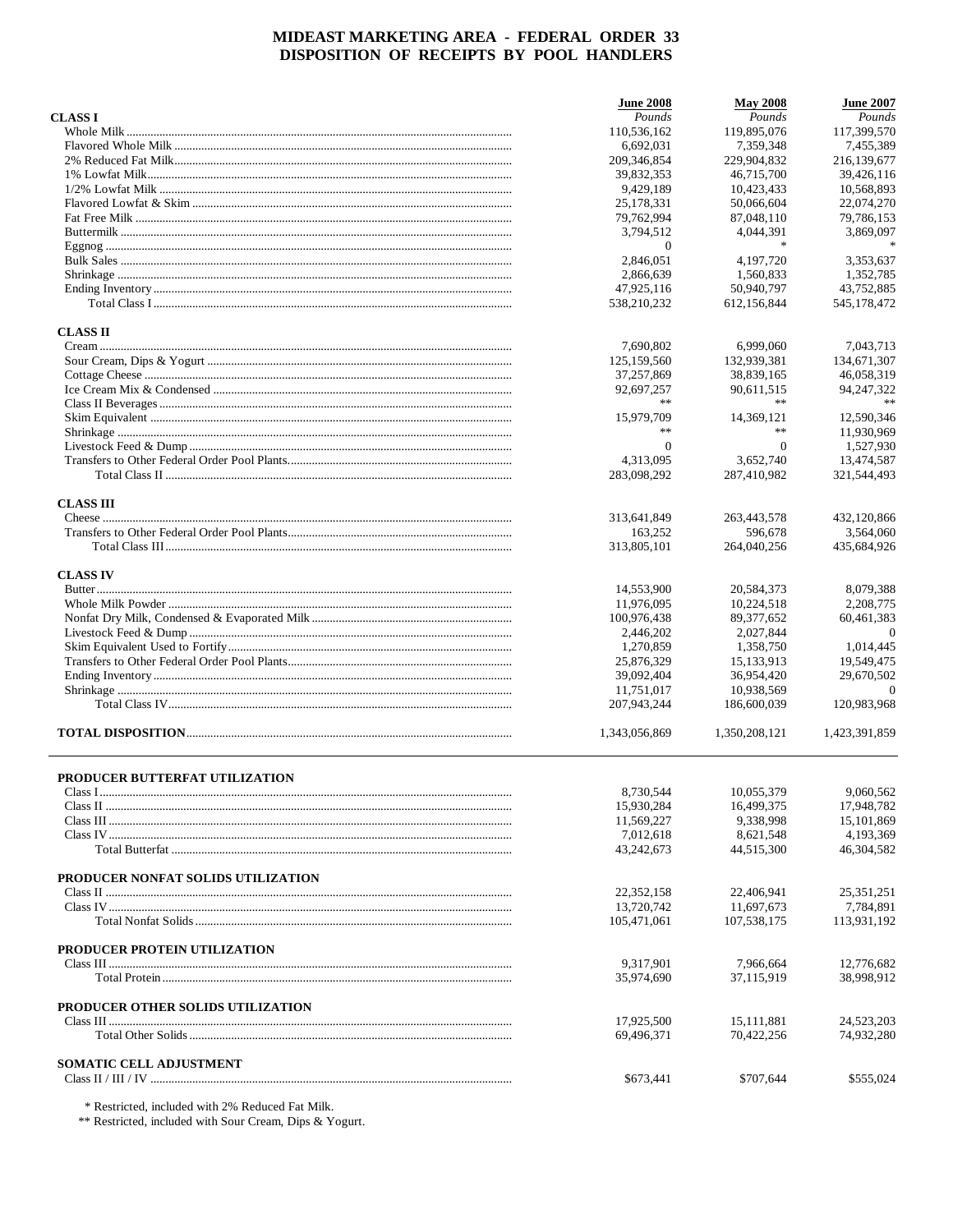|                                                                                                                                                                                                                                                                                                                                                                                                                                                                                                                                                                                                                          | <b>July 2008</b>         | <b>June 2008</b>         | <b>July 2007</b>       |
|--------------------------------------------------------------------------------------------------------------------------------------------------------------------------------------------------------------------------------------------------------------------------------------------------------------------------------------------------------------------------------------------------------------------------------------------------------------------------------------------------------------------------------------------------------------------------------------------------------------------------|--------------------------|--------------------------|------------------------|
| <b>CLASS I</b>                                                                                                                                                                                                                                                                                                                                                                                                                                                                                                                                                                                                           | Pounds                   | Pounds                   | Pounds                 |
|                                                                                                                                                                                                                                                                                                                                                                                                                                                                                                                                                                                                                          | 116,284,175              | 110,536,162              | 119,807,123            |
|                                                                                                                                                                                                                                                                                                                                                                                                                                                                                                                                                                                                                          | 7,359,160                | 6,692,031                | 7,707,062              |
|                                                                                                                                                                                                                                                                                                                                                                                                                                                                                                                                                                                                                          | 221,463,339              | 209, 346, 854            | 219,709,292            |
|                                                                                                                                                                                                                                                                                                                                                                                                                                                                                                                                                                                                                          | 40,063,940               | 39,832,353               | 38,680,060             |
|                                                                                                                                                                                                                                                                                                                                                                                                                                                                                                                                                                                                                          | 9.646.609                | 9,429,189                | 10,812,590             |
|                                                                                                                                                                                                                                                                                                                                                                                                                                                                                                                                                                                                                          | 29,374,720               | 25,178,331               | 19,715,142             |
|                                                                                                                                                                                                                                                                                                                                                                                                                                                                                                                                                                                                                          | 82,589,511               | 79,762,994               | 80,095,854             |
|                                                                                                                                                                                                                                                                                                                                                                                                                                                                                                                                                                                                                          | 3,893,990                | 3,794,512                | 4,050,993              |
|                                                                                                                                                                                                                                                                                                                                                                                                                                                                                                                                                                                                                          | $\mathbf{0}$             | $\overline{0}$           |                        |
|                                                                                                                                                                                                                                                                                                                                                                                                                                                                                                                                                                                                                          | 4,074,903                | 2.846.051                | 2,759,065              |
|                                                                                                                                                                                                                                                                                                                                                                                                                                                                                                                                                                                                                          | 3,108,461                | 2,866,639                | 1,191,679              |
|                                                                                                                                                                                                                                                                                                                                                                                                                                                                                                                                                                                                                          | 50,047,621               | 47,925,116               | 41,554,873             |
|                                                                                                                                                                                                                                                                                                                                                                                                                                                                                                                                                                                                                          | 567,906,429              | 538,210,232              | 546,083,733            |
| <b>CLASS II</b>                                                                                                                                                                                                                                                                                                                                                                                                                                                                                                                                                                                                          |                          |                          |                        |
|                                                                                                                                                                                                                                                                                                                                                                                                                                                                                                                                                                                                                          | 8,465,849                | 7,690,802                | 7,165,447              |
|                                                                                                                                                                                                                                                                                                                                                                                                                                                                                                                                                                                                                          | 131,359,847              | 125,159,560              | 132,356,367            |
|                                                                                                                                                                                                                                                                                                                                                                                                                                                                                                                                                                                                                          | 41,283,782               | 37,257,869               | 44,560,358             |
|                                                                                                                                                                                                                                                                                                                                                                                                                                                                                                                                                                                                                          | 88,437,138               | 92,697,257               | 91,350,860             |
|                                                                                                                                                                                                                                                                                                                                                                                                                                                                                                                                                                                                                          | **                       | $\gg \gg$                |                        |
|                                                                                                                                                                                                                                                                                                                                                                                                                                                                                                                                                                                                                          | 14,842,759               | 15,979,709               | 11,364,665             |
|                                                                                                                                                                                                                                                                                                                                                                                                                                                                                                                                                                                                                          | **                       | $\gg \gg$                | 313,230                |
|                                                                                                                                                                                                                                                                                                                                                                                                                                                                                                                                                                                                                          | 7,875,381                | 4,313,095                | 11,969,920             |
|                                                                                                                                                                                                                                                                                                                                                                                                                                                                                                                                                                                                                          | 292,264,756              | 283,098,292              | 299,080,847            |
| <b>CLASS III</b>                                                                                                                                                                                                                                                                                                                                                                                                                                                                                                                                                                                                         |                          |                          |                        |
|                                                                                                                                                                                                                                                                                                                                                                                                                                                                                                                                                                                                                          | 493,453,091              | 313,641,849              | 546,815,358            |
|                                                                                                                                                                                                                                                                                                                                                                                                                                                                                                                                                                                                                          | $\Omega$                 | $\Omega$                 | 1,868,208              |
|                                                                                                                                                                                                                                                                                                                                                                                                                                                                                                                                                                                                                          | 777,440                  | 163,252                  | 5,154,700              |
|                                                                                                                                                                                                                                                                                                                                                                                                                                                                                                                                                                                                                          | $\Omega$                 | $\overline{0}$           | 13,508,315             |
|                                                                                                                                                                                                                                                                                                                                                                                                                                                                                                                                                                                                                          | 494,230,531              | 313,805,101              | 567, 346, 581          |
|                                                                                                                                                                                                                                                                                                                                                                                                                                                                                                                                                                                                                          |                          |                          |                        |
| <b>CLASS IV</b>                                                                                                                                                                                                                                                                                                                                                                                                                                                                                                                                                                                                          |                          |                          |                        |
|                                                                                                                                                                                                                                                                                                                                                                                                                                                                                                                                                                                                                          | 12,562,229               | 14,553,900               | 15,749,882             |
|                                                                                                                                                                                                                                                                                                                                                                                                                                                                                                                                                                                                                          | 14,512,524               | 11,976,095               | 9,482,668              |
|                                                                                                                                                                                                                                                                                                                                                                                                                                                                                                                                                                                                                          | 80,424,403               | 100,976,438              | 81,560,510             |
|                                                                                                                                                                                                                                                                                                                                                                                                                                                                                                                                                                                                                          | 2,301,120                | 2,446,202                | $\theta$               |
|                                                                                                                                                                                                                                                                                                                                                                                                                                                                                                                                                                                                                          | 1,224,280                | 1,270,859                | 1,175,231              |
|                                                                                                                                                                                                                                                                                                                                                                                                                                                                                                                                                                                                                          | 16,176,321               | 25,876,329               | 20,740,752             |
|                                                                                                                                                                                                                                                                                                                                                                                                                                                                                                                                                                                                                          | 31,541,974<br>12,603,873 | 39,092,404<br>11,751,017 | 41,054,807<br>$\theta$ |
|                                                                                                                                                                                                                                                                                                                                                                                                                                                                                                                                                                                                                          | 171,346,724              | 207,943,244              | 169,763,850            |
|                                                                                                                                                                                                                                                                                                                                                                                                                                                                                                                                                                                                                          |                          |                          |                        |
|                                                                                                                                                                                                                                                                                                                                                                                                                                                                                                                                                                                                                          | 1,525,748,440            | 1,343,056,869            | 1,582,275,011          |
|                                                                                                                                                                                                                                                                                                                                                                                                                                                                                                                                                                                                                          |                          |                          |                        |
| PRODUCER BUTTERFAT UTILIZATION                                                                                                                                                                                                                                                                                                                                                                                                                                                                                                                                                                                           | 9,303,523                | 8,730,544                | 9,327,215              |
|                                                                                                                                                                                                                                                                                                                                                                                                                                                                                                                                                                                                                          | 17,066,612               | 15,930,284               | 17, 153, 126           |
| $\textbf{Class III} \textcolor{red}{.}\textcolor{blue}{.}\textcolor{blue}{.}\textcolor{blue}{.}\textcolor{blue}{.}\textcolor{blue}{.}\textcolor{blue}{.}\textcolor{blue}{.}\textcolor{blue}{.}\textcolor{blue}{.}\textcolor{blue}{.}\textcolor{blue}{.}\textcolor{blue}{.}\textcolor{blue}{.}\textcolor{blue}{.}\textcolor{blue}{.}\textcolor{blue}{.}\textcolor{blue}{.}\textcolor{blue}{.}\textcolor{blue}{.}\textcolor{blue}{.}\textcolor{blue}{.}\textcolor{blue}{.}\textcolor{blue}{.}\textcolor{blue}{.}\textcolor{blue}{.}\textcolor{blue}{.}\textcolor{blue}{.}\textcolor{blue}{.}\textcolor{blue}{.}\textcolor$ | 16,432,445               | 11,569,227               | 18, 367, 348           |
|                                                                                                                                                                                                                                                                                                                                                                                                                                                                                                                                                                                                                          | 6,319,982                | 7,012,618                | 6,887,198              |
|                                                                                                                                                                                                                                                                                                                                                                                                                                                                                                                                                                                                                          | 49,122,562               | 43, 242, 673             | 51,734,887             |
|                                                                                                                                                                                                                                                                                                                                                                                                                                                                                                                                                                                                                          |                          |                          |                        |
| PRODUCER NONFAT SOLIDS UTILIZATION                                                                                                                                                                                                                                                                                                                                                                                                                                                                                                                                                                                       |                          |                          |                        |
|                                                                                                                                                                                                                                                                                                                                                                                                                                                                                                                                                                                                                          | 22,825,705               | 22,352,158               | 23,791,200             |
|                                                                                                                                                                                                                                                                                                                                                                                                                                                                                                                                                                                                                          | 10,838,293               | 13,720,742               | 11,013,312             |
|                                                                                                                                                                                                                                                                                                                                                                                                                                                                                                                                                                                                                          | 120,223,354              | 105,471,061              | 127,435,630            |
| PRODUCER PROTEIN UTILIZATION                                                                                                                                                                                                                                                                                                                                                                                                                                                                                                                                                                                             |                          |                          |                        |
|                                                                                                                                                                                                                                                                                                                                                                                                                                                                                                                                                                                                                          | 14,324,696               | 9,317,901                | 16,593,280             |
|                                                                                                                                                                                                                                                                                                                                                                                                                                                                                                                                                                                                                          | 40,813,960               | 35,974,690               | 43,466,795             |
| PRODUCER OTHER SOLIDS UTILIZATION                                                                                                                                                                                                                                                                                                                                                                                                                                                                                                                                                                                        |                          |                          |                        |
|                                                                                                                                                                                                                                                                                                                                                                                                                                                                                                                                                                                                                          | 27,775,214               | 17,925,500               | 32,050,933             |
|                                                                                                                                                                                                                                                                                                                                                                                                                                                                                                                                                                                                                          | 79,409,394               | 69,496,371               | 83,968,835             |
|                                                                                                                                                                                                                                                                                                                                                                                                                                                                                                                                                                                                                          |                          |                          |                        |
| <b>SOMATIC CELL ADJUSTMENT</b>                                                                                                                                                                                                                                                                                                                                                                                                                                                                                                                                                                                           | \$541,138                | \$673,441                | \$577,430              |
|                                                                                                                                                                                                                                                                                                                                                                                                                                                                                                                                                                                                                          |                          |                          |                        |

 $\,^*$  Restricted, included with 2% Reduced Fat Milk.  $\,^*$  Restricted, included with Sour Cream, Dips & Yogurt.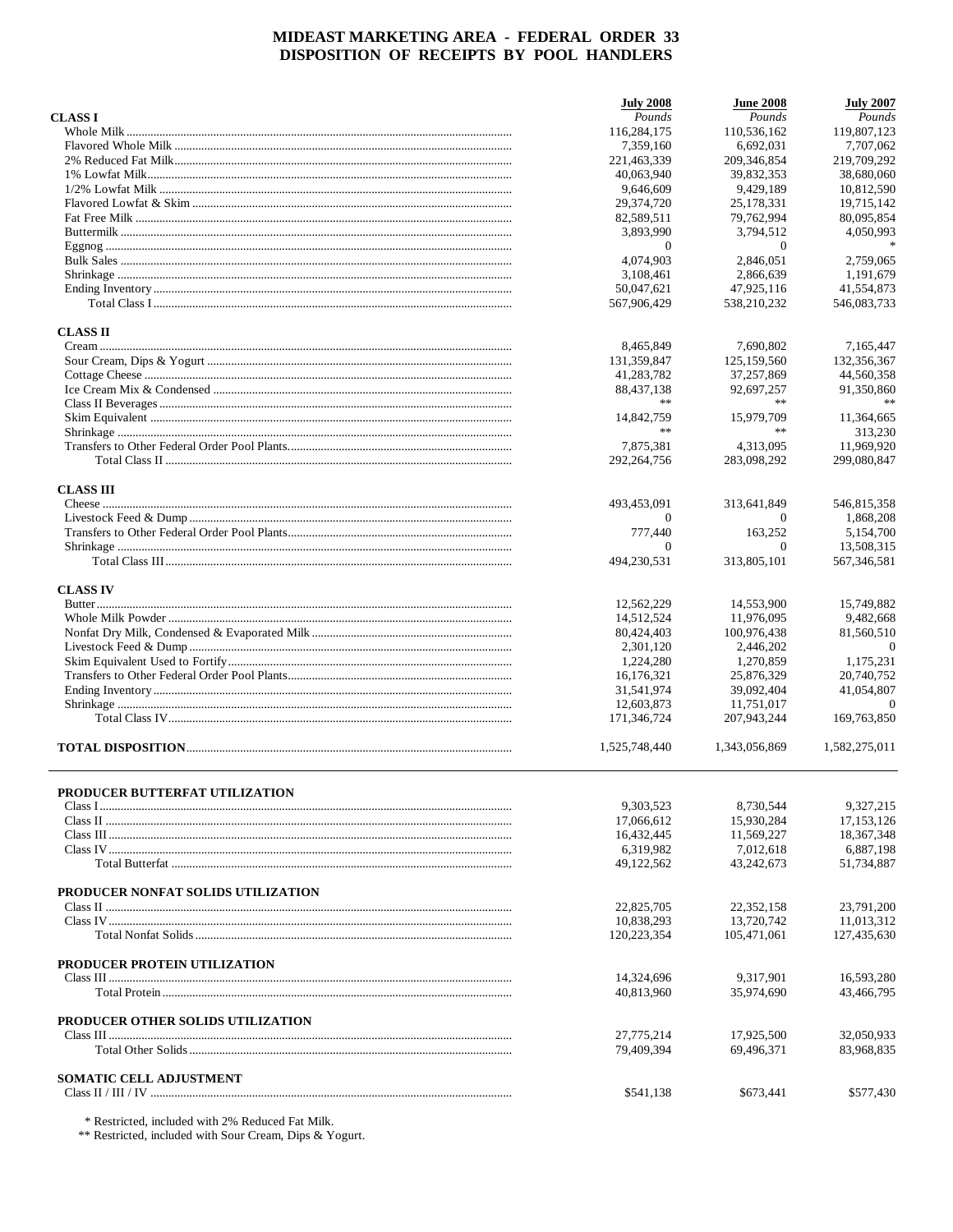|                                    | <b>August 2008</b> | <b>July 2008</b> | <b>August 2007</b>     |
|------------------------------------|--------------------|------------------|------------------------|
| <b>CLASSI</b>                      | Pounds             | Pounds           | Pounds                 |
|                                    | 120,925,301        | 116,284,175      | 125, 166, 149          |
|                                    | 7,652,147          | 7,359,160        | 8,312,496              |
|                                    | 227,690,373        | 221,463,339      | 229,384,440            |
|                                    | 45.477.347         | 40,063,940       | 42,461,711             |
|                                    | 10,505,704         | 9.646.609        | 10,970,618             |
|                                    | 40,194,216         | 29,374,720       | 32,222,750             |
|                                    | 86,477,909         | 82,589,511       | 84,429,695             |
|                                    | 4,380,672          | 3,893,990        | 4,193,047              |
|                                    | 6,510,770          | 4,074,903        | 11,210,163             |
|                                    | 2,129,926          | 3,108,461        | 2.410.443              |
|                                    | 52,045,913         | 50,047,621       | 52,506,421             |
|                                    | 603,990,278        | 567,906,429      | 603,267,933            |
| <b>CLASS II</b>                    |                    |                  |                        |
|                                    | 7,677,856          | 8,465,849        | 7,479,622              |
|                                    | 135,047,551        | 131,359,847      | 81,277,767             |
|                                    | 43,951,998         | 41,283,782       | 40,700,724             |
|                                    | 73,390,882         | 88,437,138       | 72,026,310             |
|                                    | $\star$            |                  |                        |
|                                    | 13,961,326         | 14,842,759       | 14,336,352<br>$\Omega$ |
|                                    | 6,824,417          | 7.875.381        | 5,653,621              |
|                                    | 280,854,030        | 292,264,756      | 221,474,396            |
| <b>CLASS III</b>                   |                    |                  |                        |
|                                    | 421,706,196        | 493,453,091      | 426,083,961            |
|                                    | $\mathbf{0}$       | $\theta$         | 2,159,740              |
|                                    | 602,690            | 777,440          | 4.985.703              |
|                                    | $\Omega$           | $\Omega$         | 12,023,202             |
|                                    | 422,308,886        | 494,230,531      | 445,252,606            |
| <b>CLASS IV</b>                    |                    |                  |                        |
|                                    | 11,577,695         | 12,562,229       | 9,747,324              |
|                                    | 6,739,516          | 14,512,524       | 7,288,323              |
|                                    | 61,404,004         | 80,424,403       | 52,606,344             |
|                                    | 2,548,863          | 2,301,120        | $\overline{0}$         |
|                                    | 1,370,414          | 1,224,280        | 1,376,784              |
|                                    | 12,588,648         | 16,176,321       | 11,597,033             |
|                                    | 46,668,214         | 31,541,974       | 19,116,654             |
|                                    | 12,640,505         | 12,603,873       | $\Omega$               |
|                                    | 155,537,859        | 171,346,724      | 101,732,462            |
|                                    | 1,462,691,053      | 1,525,748,440    | 1,371,727,397          |
|                                    |                    |                  |                        |
| PRODUCER BUTTERFAT UTILIZATION     |                    |                  |                        |
|                                    | 9,649,676          | 9,303,523        | 10,169,120             |
|                                    | 15,948,759         | 17,066,612       | 14,970,411             |
|                                    | 15,335,824         | 16,432,445       | 14,764,894             |
|                                    | 6,482,979          | 6,319,982        | 4,386,916              |
|                                    | 47,417,238         | 49,122,562       | 44,291,341             |
| PRODUCER NONFAT SOLIDS UTILIZATION |                    |                  |                        |
|                                    | 22,330,065         | 22,825,705       | 16,412,587             |
|                                    | 9,486,953          | 10,838,293       | 5,854,166              |
|                                    | 115,232,115        | 120,223,354      | 108,324,919            |
| PRODUCER PROTEIN UTILIZATION       |                    |                  |                        |
|                                    | 12,347,311         | 14,324,696       | 12,593,136             |
|                                    | 39,504,101         | 40,813,960       | 36,951,181             |
| PRODUCER OTHER SOLIDS UTILIZATION  |                    |                  |                        |
|                                    | 23,577,127         | 27,775,214       | 24, 289, 116           |
|                                    | 75,728,014         | 79,409,394       | 71,373,738             |
| <b>SOMATIC CELL ADJUSTMENT</b>     |                    |                  |                        |
|                                    | \$454,765          | \$541,138        | \$262,100              |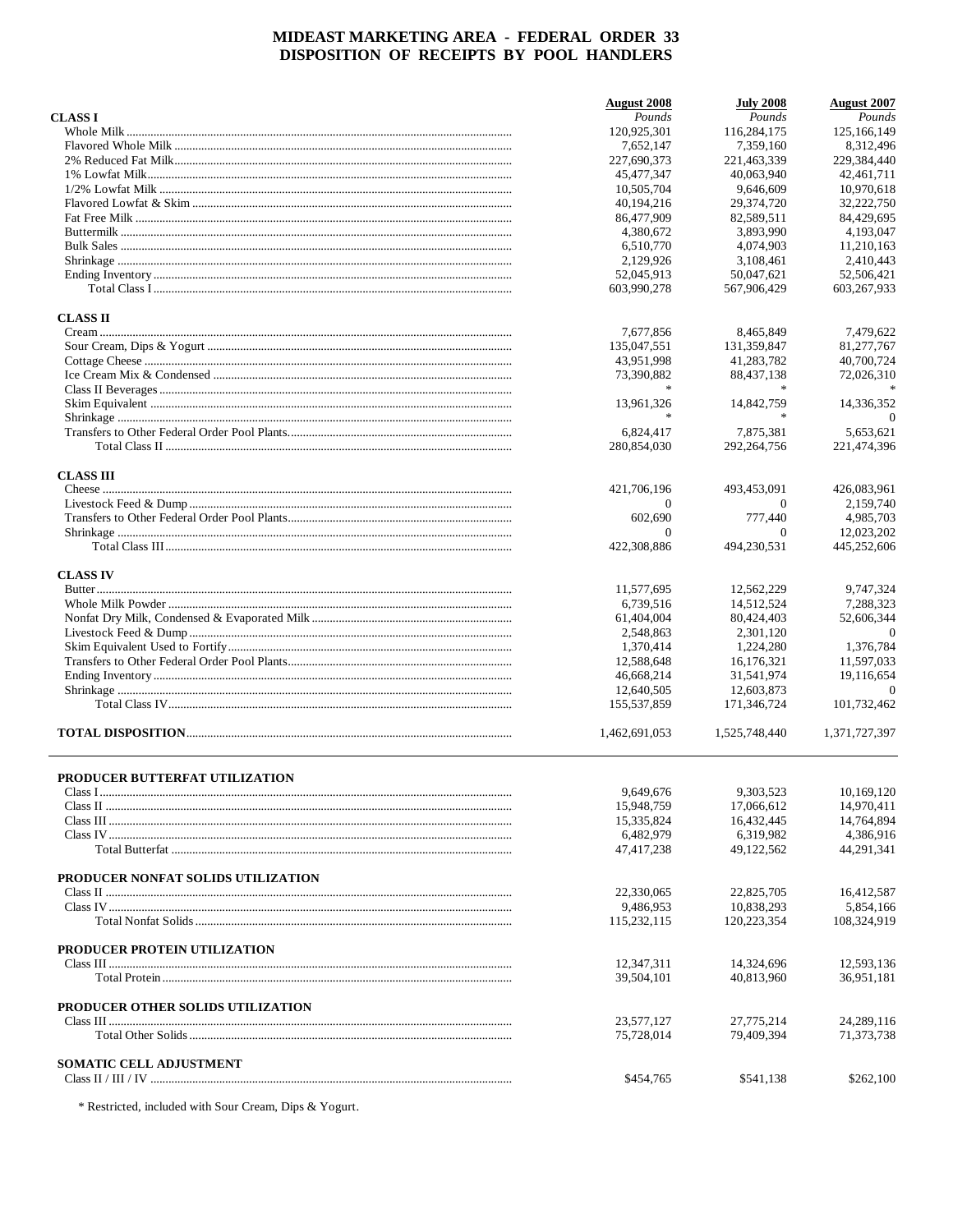|                                    | September 2008           | <b>August</b> 2008       | September 2007           |
|------------------------------------|--------------------------|--------------------------|--------------------------|
| <b>CLASS I</b>                     | Pounds                   | Pounds                   | Pounds                   |
|                                    | 121,246,631              | 120,925,301              | 114,963,982              |
|                                    | 7,909,148                | 7,652,147                | 7,595,216                |
|                                    | 226,428,317              | 227,690,373              | 217,505,345              |
|                                    | 47,816,308               | 45,477,347               | 44,051,318               |
|                                    | 9,620,379                | 10,505,704               | 10,088,171               |
|                                    | 63,259,065               | 40.194.216               | 47,780,788               |
|                                    | 86,289,207               | 86,477,909               | 81,271,947               |
|                                    | 4,100,112                | 4,380,672                | 4,300,298                |
|                                    | 69,912                   | $\theta$                 | 147,455                  |
|                                    | 10.799.221               | 6,510,770                | 13.553.226               |
|                                    | 2.098.950                | 2,129,926                | 1,605,103                |
|                                    | 53,427,819               | 52,045,913               | 46,126,694               |
|                                    | 633,065,069              | 603,990,278              | 588,989,543              |
| <b>CLASS II</b>                    |                          |                          |                          |
|                                    | 8,230,867                | 7,677,856                | 7,725,055                |
|                                    | 131,311,973              | 135,047,551              | 106,146,617              |
|                                    | 43,824,782               | 43,951,998               | 34,855,783               |
|                                    | 63,226,838               | 73,390,882               | 57, 362, 272             |
|                                    |                          |                          |                          |
|                                    | 11,896,584               | 13,961,326               | 10,922,185               |
|                                    |                          |                          |                          |
|                                    | 6,503,252                | 6.824.417                | 3,615,689                |
|                                    | 264,994,296              | 280,854,030              | 220,627,601              |
|                                    |                          |                          |                          |
| <b>CLASS III</b>                   |                          |                          |                          |
|                                    | 399,762,492              | 421,706,196              | 455,613,847              |
|                                    | 0                        | $\Omega$                 | 1,985,860                |
|                                    | 1,371,757                | 602,690                  | 10,474,087               |
|                                    | 0                        | $\theta$                 | 10,743,383               |
|                                    | 401,134,249              | 422,308,886              | 478,817,177              |
| <b>CLASS IV</b>                    |                          |                          |                          |
|                                    | 13,052,879               | 11,577,695               | 10,795,010               |
|                                    | 7,039,252                | 6,739,516                | 6,262,050                |
|                                    | 25, 195, 165             | 61,404,004               | 46,860,885               |
|                                    | 1,841,533                | 2,548,863                | $\theta$                 |
|                                    | 1,562,286                | 1,370,414                | 1,374,735                |
|                                    | 9,960,946                | 12,588,648               | 14,119,612               |
|                                    | 39,714,663               | 46,668,214               | 45,370,830               |
|                                    | 9.990.053                | 12,640,505               | $\Omega$                 |
|                                    | 108,356,777              | 155,537,859              | 124,783,122              |
|                                    |                          |                          |                          |
|                                    | 1,407,550,391            | 1,462,691,053            | 1,413,217,443            |
|                                    |                          |                          |                          |
| PRODUCER BUTTERFAT UTILIZATION     | 10,040,365               | 9,649,676                | 9.435,528                |
|                                    | 14,902,031               | 15,948,759               | 13,923,564               |
|                                    |                          |                          |                          |
|                                    | 14,811,317               | 15,335,824               | 17,427,165               |
|                                    | 6,002,878                | 6,482,979                | 6,246,062                |
|                                    | 45,756,591               | 47,417,238               | 47,032,319               |
| PRODUCER NONFAT SOLIDS UTILIZATION |                          |                          |                          |
|                                    | 20,871,026               | 22,330,065               | 17,594,186               |
|                                    | 4,276,354                | 9.486.953                | 8,128,203                |
|                                    | 109, 167, 268            | 115,232,115              | 114, 197, 218            |
| PRODUCER PROTEIN UTILIZATION       |                          |                          |                          |
|                                    | 11,745,836               | 12,347,311               | 14,216,429               |
|                                    | 37,914,468               | 39,504,101               | 39,553,865               |
|                                    |                          |                          |                          |
| PRODUCER OTHER SOLIDS UTILIZATION  |                          |                          |                          |
|                                    | 22,028,394<br>71,252,800 | 23,577,127<br>75,728,014 | 26,858,063<br>74,643,353 |
|                                    |                          |                          |                          |
| <b>SOMATIC CELL ADJUSTMENT</b>     |                          |                          |                          |
|                                    | \$456,105                | \$454,765                | \$383,696                |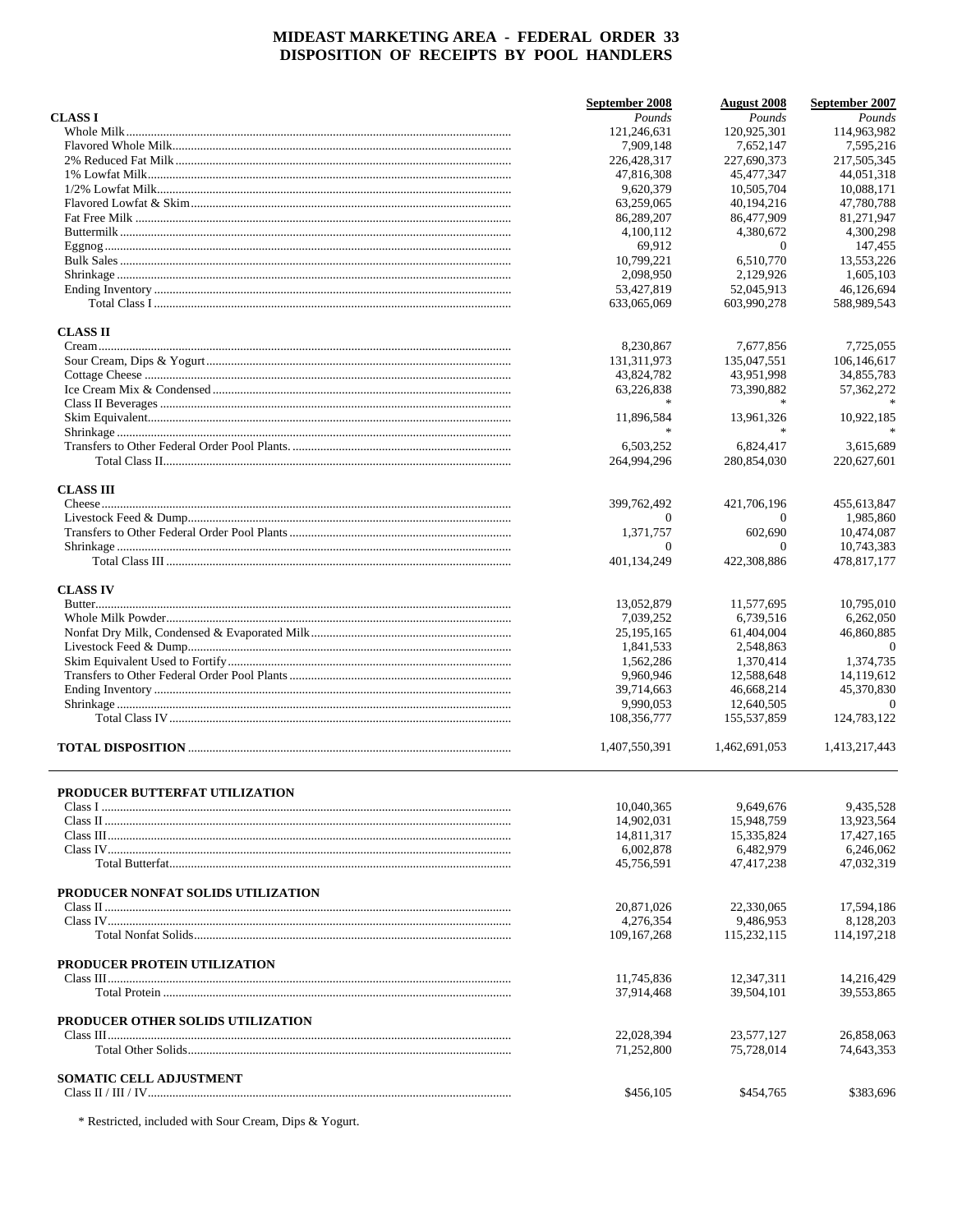|                                    | October 2008  | September 2008 | October 2007     |
|------------------------------------|---------------|----------------|------------------|
| <b>CLASS I</b>                     | Pounds        | Pounds         | Pounds           |
|                                    | 126, 567, 733 | 121,246,631    | 121, 144, 153    |
|                                    | 8,116,202     | 7,909,148      | 12,594,376       |
|                                    | 236,783,729   | 226,428,317    | 234,732,640      |
|                                    | 48,869,700    | 47,816,308     | 46,886,899       |
|                                    | 9,615,691     | 9.620.379      | 10,792,475       |
|                                    | 69.075.924    | 63,259,065     | 54,085,890       |
|                                    |               |                |                  |
|                                    | 89, 111, 242  | 86,289,207     | 87,210,439       |
|                                    | 4,180,770     | 4,100,112      | 4,373,895        |
|                                    | 717,082       | 69,912         | 1,165,410        |
|                                    | 8,570,460     | 10.799.221     | 13,352,745       |
|                                    | 3,202,900     | 2,098,950      | 1,986,487        |
|                                    | 65,206,592    | 53,427,819     | 45,436,845       |
|                                    | 670,018,025   | 633,065,069    | 633, 762, 254    |
| <b>CLASS II</b>                    |               |                |                  |
|                                    | 9,304,385     | 8,230,867      | 9,019,592        |
|                                    | 122,646,228   | 131,311,973    | 63,393,188       |
|                                    |               |                |                  |
|                                    | 44,011,001    | 43,824,782     | 37,351,630       |
|                                    | 69,697,884    | 63,226,838     | 52,373,475       |
|                                    |               |                |                  |
|                                    | 10,460,379    | 11,896,584     | 11,404,693       |
|                                    | $\ast$        |                | 11,352           |
|                                    | 6,555,047     | 6.503.252      | 5,884,493        |
|                                    | 262,674,924   | 264,994,296    | 179,438,423      |
| <b>CLASS III</b>                   |               |                |                  |
|                                    | 295,507,494   | 399,762,492    | 463,661,339      |
|                                    | $\Omega$      | $\Omega$       | 1,530,059        |
|                                    |               |                |                  |
|                                    | 959,243       | 1,371,757      | 9,722,237        |
|                                    | $\mathbf{0}$  | $\theta$       | 11,704,454       |
|                                    | 296,466,737   | 401,134,249    | 486,618,089      |
| <b>CLASS IV</b>                    |               |                |                  |
|                                    | 15,912,276    | 13,052,879     | 12,741,370       |
|                                    | 6,544,689     | 7,039,252      | 8,244,579        |
|                                    |               |                |                  |
|                                    | 40,613,618    | 25, 195, 165   | 34,865,165       |
|                                    | 2,949,612     | 1,841,533      | $\boldsymbol{0}$ |
|                                    | 2,131,479     | 1,562,286      | 1,592,981        |
|                                    | 9,221,311     | 9,960,946      | 11,587,799       |
|                                    | 23,142,839    | 39,714,663     | 38,222,805       |
|                                    | 10,642,981    | 9.990.053      | $\Omega$         |
|                                    | 111,158,805   | 108,356,777    | 107,254,699      |
|                                    | 1,340,318,491 | 1,407,550,391  | 1,407,073,465    |
|                                    |               |                |                  |
| PRODUCER BUTTERFAT UTILIZATION     |               |                |                  |
|                                    | 10,791,582    | 10,040,365     | 10,451,505       |
|                                    | 14,976,836    | 14,902,031     | 13,798,816       |
|                                    | 11,767,619    | 14.811.317     | 16.837.290       |
|                                    | 7,066,101     | 6,002,878      | 6,113,407        |
|                                    | 44,602,138    | 45,756,591     | 47,201,018       |
| PRODUCER NONFAT SOLIDS UTILIZATION |               |                |                  |
|                                    |               | 20,871,026     | 13,575,391       |
|                                    | 20,652,221    |                |                  |
|                                    | 5,307,311     | 4.276.354      | 4,981,454        |
|                                    | 104,320,082   | 109, 167, 268  | 112,216,835      |
| PRODUCER PROTEIN UTILIZATION       |               |                |                  |
|                                    | 8,647,888     | 11,745,836     | 14,583,323       |
|                                    | 36,907,343    | 37,914,468     | 39,496,511       |
|                                    |               |                |                  |
| PRODUCER OTHER SOLIDS UTILIZATION  |               |                |                  |
|                                    | 15,788,239    | 22,028,394     | 26,887,602       |
|                                    | 67,412,739    | 71,252,800     | 72,720,324       |
| <b>SOMATIC CELL ADJUSTMENT</b>     |               |                |                  |
|                                    | \$565,977     | \$456,105      | \$483,151        |
|                                    |               |                |                  |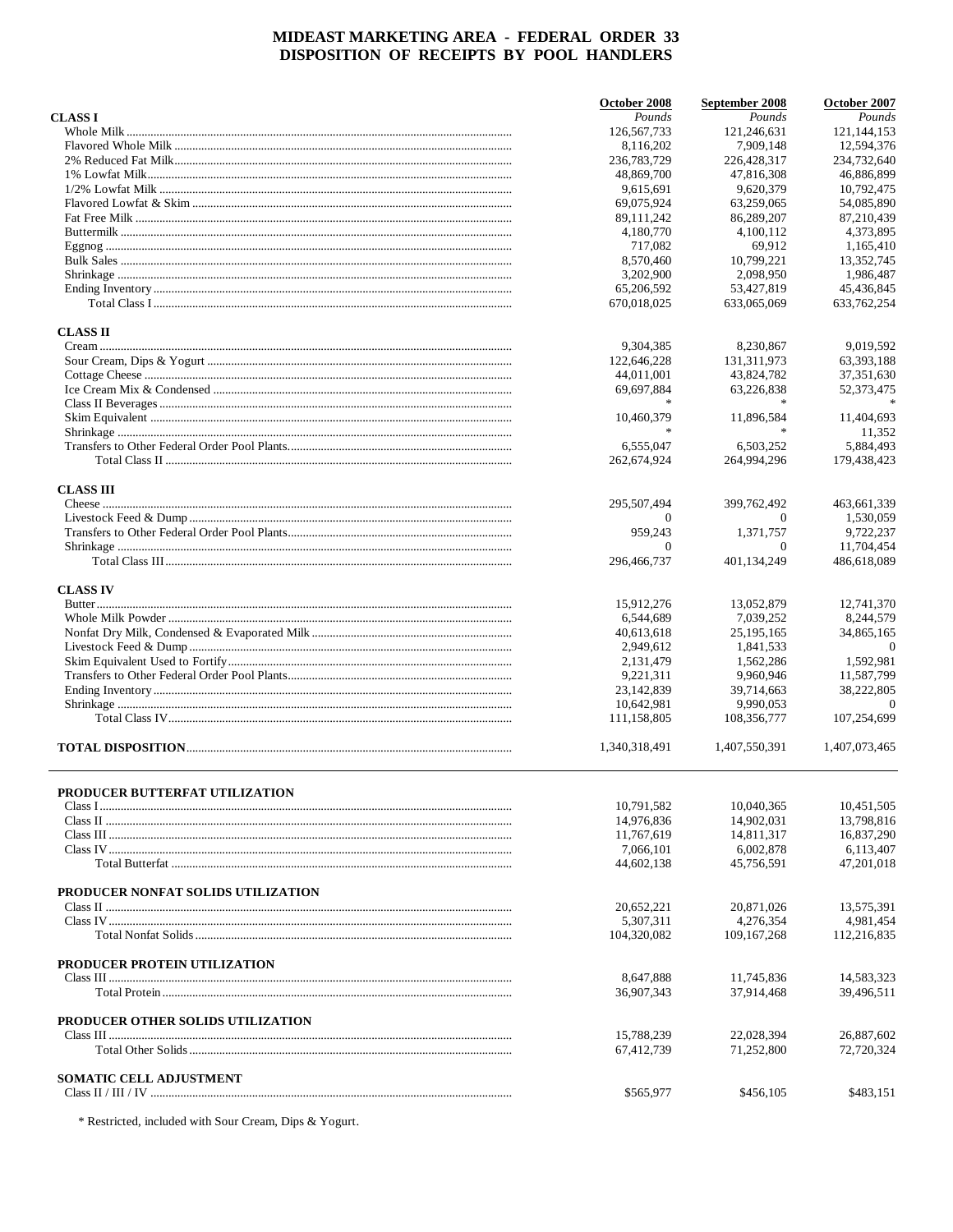|                                    | November 2008    | October 2008            | November 2007             |
|------------------------------------|------------------|-------------------------|---------------------------|
| <b>CLASS I</b>                     | Pounds           | Pounds                  | Pounds                    |
|                                    | 120,859,161      | 126,567,733             | 125,288,116               |
|                                    | 6,768,535        | 8,116,202               | 7,611,543                 |
|                                    | 226,636,938      | 236,783,729             | 231,732,174               |
|                                    | 46,336,446       | 48.869.700              | 44,731,926                |
|                                    | 9,368,435        | 9,615,691               | 10,571,496                |
|                                    | 54,933,371       | 69,075,924              | 47,230,719                |
|                                    | 85,124,696       | 89,111,242              | 84,730,239                |
|                                    | 4,442,934        | 4,180,770               | 4,381,991                 |
|                                    | 4.620.072        | 717,082                 | 4,995,268                 |
|                                    | 3,721,465        | 8,570,460               | 9,046,185                 |
|                                    | 4,165,072        | 3,202,900               | 1,075,858                 |
|                                    | 63,136,169       | 65,206,592              | 51,347,166                |
|                                    | 630,113,294      | 670,018,025             | 622,742,681               |
| <b>CLASS II</b>                    |                  |                         |                           |
|                                    | 10,434,491       | 9,304,385               | 8,704,092                 |
|                                    | 105,975,508      | 122,646,228             | 59,297,508                |
|                                    | 40,715,357       | 44,011,001              | 32,478,734                |
|                                    | 58,484,823       | 69,697,884              | 41,106,374                |
|                                    |                  |                         |                           |
|                                    | 8,013,312        | 10.460.379              | 9,886,183                 |
|                                    | $\frac{1}{2}$    | $\frac{1}{2}$           | 10,897                    |
|                                    | 5,286,017        | 6.555.047               | 5,479,030                 |
|                                    | 228,909,508      | 262,674,924             | 156,962,818               |
|                                    |                  |                         |                           |
| <b>CLASS III</b>                   | 419,638,500      | 295,507,494             | 492,920,667               |
|                                    | $\mathbf{0}$     | $\theta$                | 2,429,578                 |
|                                    |                  |                         |                           |
|                                    | 1,603,197        | 959,243                 | 11,639,360                |
|                                    | 0<br>421,241,697 | $\theta$<br>296,466,737 | 10,203,429<br>517,193,034 |
|                                    |                  |                         |                           |
| <b>CLASS IV</b>                    |                  |                         |                           |
|                                    | 15,780,554       | 15,912,276              | 15,152,670                |
|                                    | 5,209,670        | 6,544,689               | 10,166,102                |
|                                    | 55,024,449       | 40,613,618              | 38,256,802                |
|                                    | 2,839,932        | 2,949,612               | $\overline{0}$            |
|                                    | 2,442,294        | 2,131,479               | 2,107,209                 |
|                                    | 11,339,902       | 9,221,311               | 9,556,380                 |
|                                    | 51,103,518       | 23,142,839              | 22,798,520                |
|                                    | 11.085.894       | 10,642,981              | $\Omega$                  |
|                                    | 154,826,213      | 111,158,805             | 98,037,683                |
|                                    | 1,435,090,712    | 1,340,318,491           | 1,394,936,216             |
|                                    |                  |                         |                           |
| PRODUCER BUTTERFAT UTILIZATION     | 10,065,011       | 10,791,582              | 10,525,268                |
|                                    | 14,726,762       | 14,976,836              | 13,088,558                |
|                                    | 16,388,211       | 11,767,619              | 17,722,216                |
|                                    | 8,545,649        | 7,066,101               | 6,780,312                 |
|                                    | 49,725,633       | 44,602,138              | 48,116,354                |
|                                    |                  |                         |                           |
| PRODUCER NONFAT SOLIDS UTILIZATION |                  |                         |                           |
|                                    | 18,860,584       | 20,652,221              | 11,445,280                |
|                                    | 9,848,464        | 5,307,311               | 4,947,376                 |
|                                    | 114,852,348      | 104,320,082             | 111,801,687               |
| PRODUCER PROTEIN UTILIZATION       |                  |                         |                           |
|                                    | 12,996,516       | 8,647,888               | 15,593,235                |
|                                    | 40,943,295       | 36,907,343              | 39,910,697                |
| PRODUCER OTHER SOLIDS UTILIZATION  |                  |                         |                           |
|                                    | 23,456,680       | 15,788,239              | 28,128,029                |
|                                    | 73,909,053       | 67,412,739              | 71,890,990                |
|                                    |                  |                         |                           |
| SOMATIC CELL ADJUSTMENT            | \$791,539        | \$565,977               | \$665,131                 |
|                                    |                  |                         |                           |